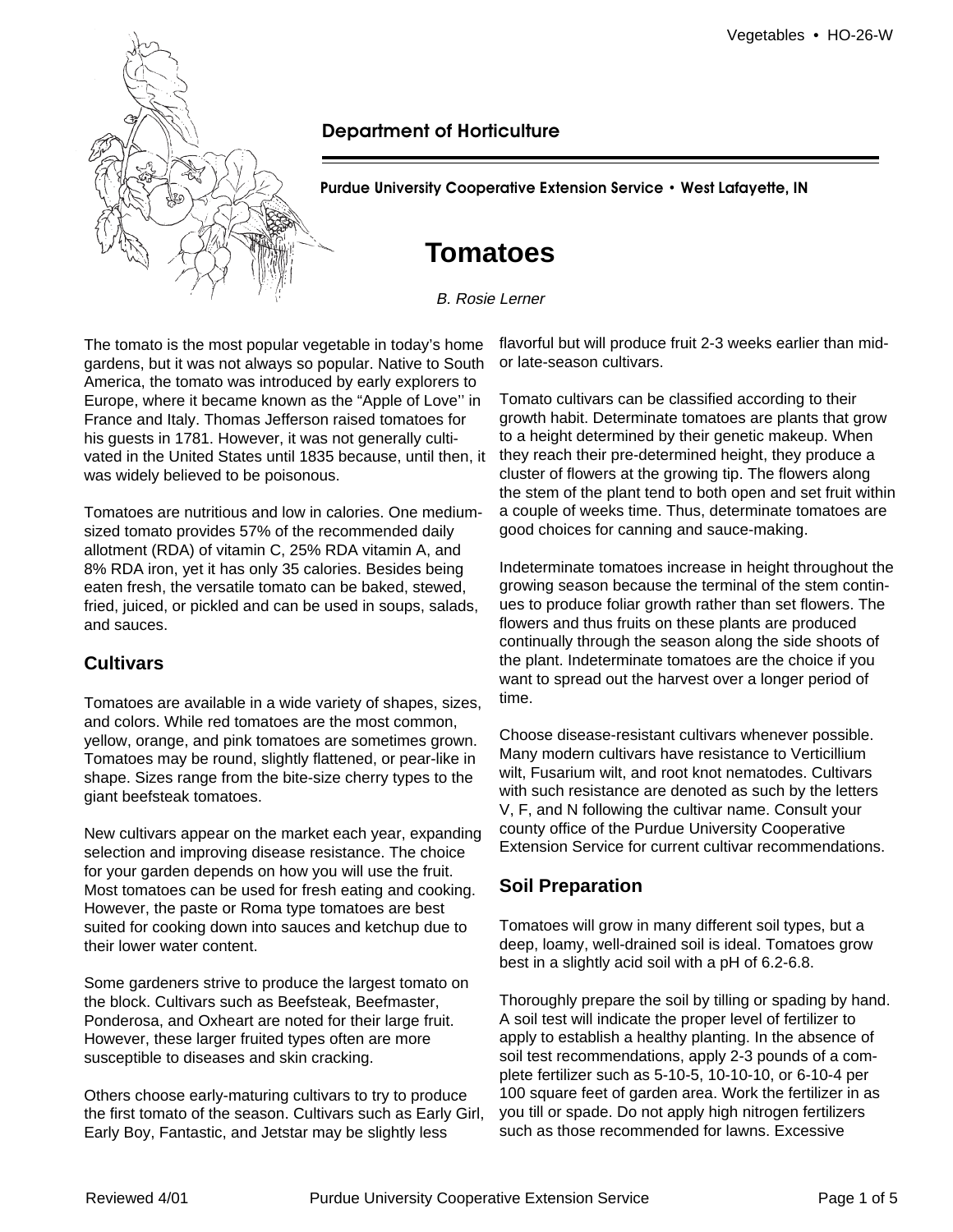nitrogen will promote luxurious foliage but will delay flowering and fruiting.

# **Planting**

Tomatoes are most commonly transplanted rather than direct-seeded into the garden. You can grow your own transplants by starting the seed indoors. One advantage of growing your own transplants is the wider selection of cultivars available as seed through garden centers and mail-order houses. However, most homes do not provide good growing conditions for production of healthy transplants.

Most gardeners purchase their transplants from local sources. Look for short, stocky plants with dark green color and straight, sturdy stems about the size of a pencil or thicker. Avoid plants with yellowing leaves, spots, or other indications of insect, disease, or stress damage. Also avoid plants with flowers or fruits, because they will be slower to adapt to the garden environment. Earlyforming flowers should be removed to allow the plant to concentrate on foliage production first.

Tomatoes are warm-season plants which do not tolerate frost or cold temperatures. Transplant to the garden after danger of frost is past and the soil has warmed: mid-late April in southern Indiana and mid-late May in northern Indiana. Cover plants if late frosts are forecast after tomatoes have been planted.

Give the plants as much sunshine as possible (a minimum of 6 hours direct sunlight) for optimum fruit production. Do not plant near black walnut trees, because their roots produce a substance, juglone, which is toxic to tomatoes and some other plants.

Space the plants 1-1/2 to 2 feet apart for small bush-type plants or larger plants that will be staked. Space larger plants 3 to 4 feet apart if unstaked. Allow 4 feet between the rows.

Since tomatoes will root along the stem where in contact with soil, transplants can be set deeper in the garden than they were in the pot. However, the deeper the roots are planted, the less air is available, so it is best to plant as close to the original level as possible.

Be sure to water the transplant thoroughly to establish good root/soil contact and prevent wilting. Watering in with a starter fertilizer solution will help get the roots off to a good start. Make your own starter solution by dissolving 2 tablespoons of a high phosphorus fertilizer such as 6 10-4 or 5-10-5. Newly set transplants may need to be shaded for the first week or so to prevent excessive drying of the leaves.

# **Training**

Training tomatoes to grow upwards along a stake or in a cage has several advantages. Plants will have better air circulation to keep the leaves less susceptible to disease attack. Fruits will be held off of the soil, which helps prevent diseases. Plants can be spaced more closely to allow greater production.

### **Caging**

Tomato plants can be supported on all sides by enclosing them in a wire cage. Caged tomatoes tend to be more productive, since suckers do not need to be removed. Caged tomatoes are also less prone to sunscalding injury because of greater foliage cover.

Tomato cages can be purchased in several different sizes. Keep in mind the mature size of the tomato cultivar you are growing. The plants may start out small but will soon outgrow a small cage. As with stakes, it is best to set the cage in place at planting time.

You can also construct your own cage using wire mesh such as concrete reinforcement wire. A cage which is 4 1/2 feet in diameter and 4-5 feet tall will support most tomato cultivars. Make sure that the mesh is wide enough to allow your hand to reach in and harvest the fruit, preferably 6 x 6 inches. Hook the two cut ends of the mesh together to form a cylinder. Remove the bottom rung to form prongs that can be pushed into the ground for support. For additional protection from falling over, weave a stake in and out of the cage vertically until the stake reaches and sinks into the ground to a depth of about 1 foot. (See Figure 1.)



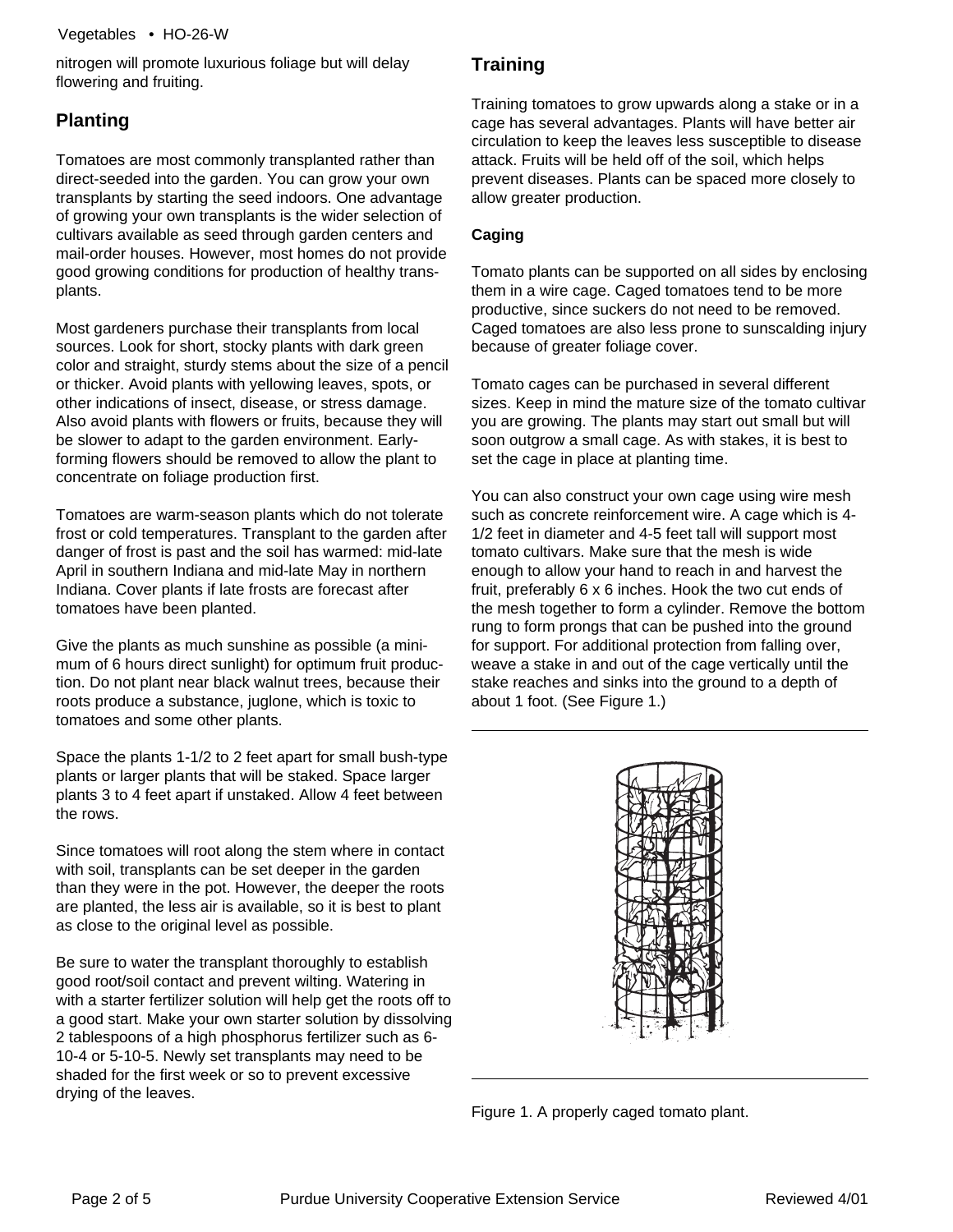#### **Staking**

Stakes should be set in place at planting time to avoid later injury to roots. Use a sturdy pole at least 8 feet tall and 1 inch in diameter. Set the pole 1-2 feet deep and about 4 inches out from the plant. Use soft cord, strips of cloth, or strips of old nylon stockings to secure the tomato to the stake. To prevent injury to the plant's stem from rubbing against the stake, tie the strips in a "figure 8,'' with one loop loose around the stem and the other loop tight around the stake.

To keep your tomato plant trained to the stake, it will be necessary to remove the suckers. These are the side branches that form in the axils of the plant, the points where the leaves join the stem. Check the plants weekly for sucker development, and pinch out the growing tip of the sucker just beyond the first two leaves on that branch. Allowing the first two leaves to remain will give the plant better foliage cover, which helps protect the fruits from sunscald. (See Figure 2.)



Figure 2. A properly staked tomato plant.

- A. A sturdy pole at least 8 feet tall should be placed 1-2 feet deep and 4 inches out from the plant at the time of planting.
- B. The tomato plant should be tied to the stake by fastening a soft cloth in a "figure 8," one loop around the stake and the other around the stem.
- C. Suckers should be removed by pinching just beyond the first two leaves.

## **Summer Care**

Tomatoes need 1 to 1-1/2 inches of water per week to maintain plant health and good quality fruit. Applying a mulch will help conserve soil moisture by preventing evaporation and will help prevent extremes in the moisture supply.

Mulching will also help prevent weeds from germinating. Apply 2 -4 inches of organic mulch such as straw, hay, or bark chips after the soil has had a chance to warm up, usually by June. Or apply black plastic mulch just prior to planting.

Where no mulch is used, cultivate shallowly to remove weeds while they are still small. Herbicides can be used in large tomato plantings but are not practical in the small garden with only a few plants of many different crops.

A sidedressing of nitrogen fertilizer will help see the plants through the growing season. Apply 1 pound of ammonium nitrate (33-0-0) per 100 foot row at each of the following times:

- 1-2 weeks after first fruits are set,
- 2 weeks after picking first ripe fruit, and
- 6 weeks after picking first ripe fruit.

# **Harvesting**

Both temperature and genetic makeup regulate the ripening and color development of tomatoes. The red color typical of most tomato cultivars does not form when temperatures are above 86°F, but yellow pigment continues to develop. Thus, tomatoes which ripen during hot weather are often yellowish-orange.

Most gardeners like to wait until their tomatoes are "vinered ripe'' before they pick them. Unfortunately, ripe tomatoes are more susceptible to sunscald and skin cracking, so it may be best to pick the fruits on the pink side and allow them to fully ripen off the plant. Place your harvest in a warm, shaded location or even in the dark to ripen them. Light is not necessary to further ripening.

Pick off all remaining tomatoes, including the green ones, in the fall if a killing frost is forecast. The green tomatoes can be pickled or fried in the green stage. Most picked green tomatoes will ripen to a red color if placed in a dark, warm, 65-70°F location. Clean and dry the green tomatoes, and carefully remove the fruit stems. Place the tomatoes in single layers between sheets of newspaper. For longer storage, place in a cooler location but not under 55°F. Check the tomatoes periodically and remove any soft or decaying fruit.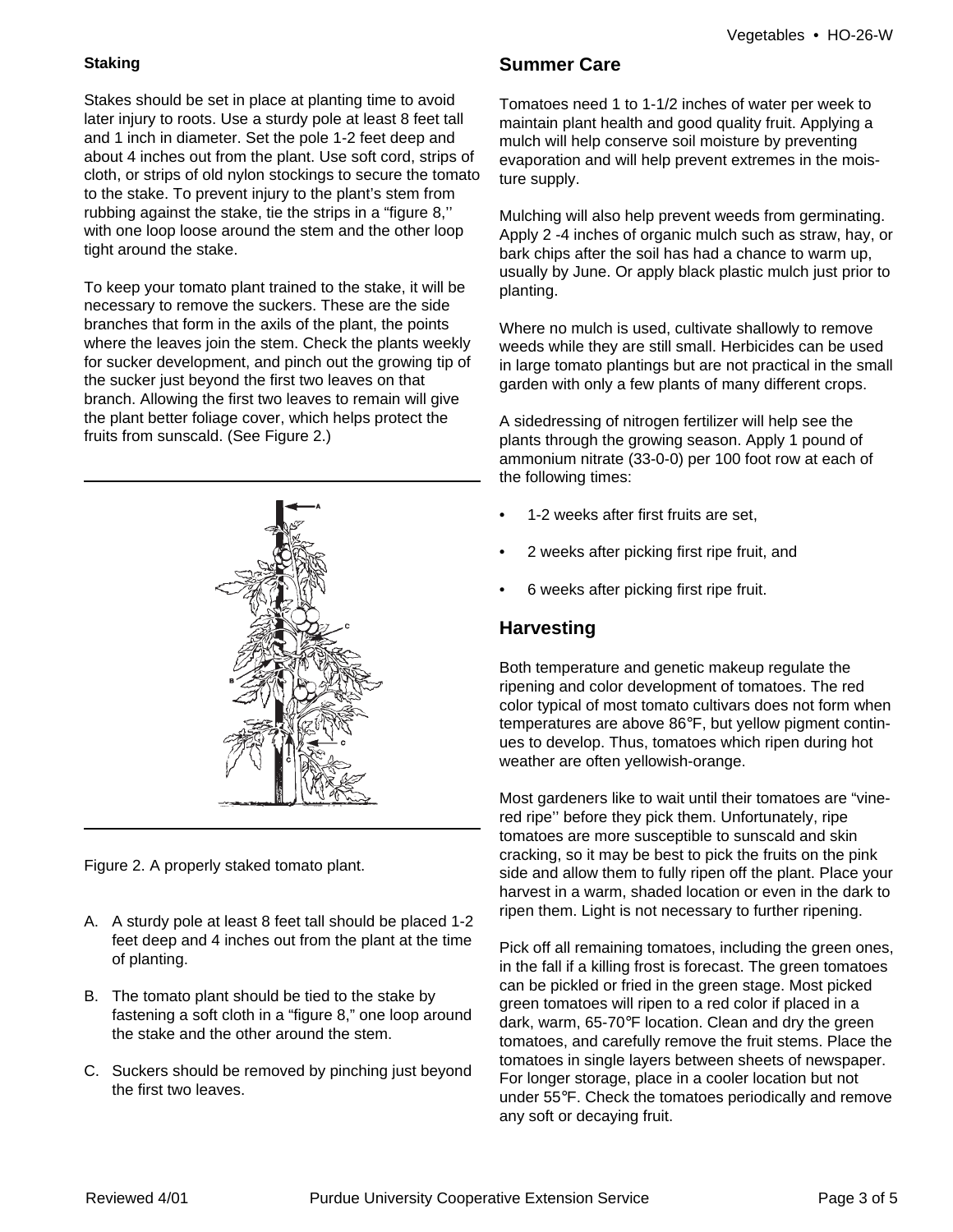Another method is to leave the green tomatoes on the vine and pull up the vine itself, hanging it upside down in a cool area. Fruits can then be removed from the vine as they ripen.

### **Problems**

Tomatoes are plagued by numerous problems which can often be prevented or controlled with proper cultural practices.

#### **Environmental Stress Disorders**

Blossom-end Rot appears as a dry, black, leathery scar on the blossom-end of the fruit. Caused by calcium deficiency, it is most often brought on by extremes in soil moisture and is most serious during hot dry spells. Mulching and irrigating during drought will help prevent moisture extremes. Staked and heavily pruned plants appear to be most susceptible.

Blossom Drop is caused by temperature extremes. Fruit set occurs only when night temperatures are between 55 and 75°F. When fruits are not set, blossoms fall off. Hormone sprays such as "Blossom-Set'' may prevent some blossom drop due to low temperatures, but the resulting fruit is likely to be misshapen. These sprays are not effective when temperatures are too high.

Fruit Cracks usually occur during hot rainy periods (above 90°F), especially when preceded by a long dry period. Fruits exposed to the sun are most susceptible. Radial cracking is most common, but concentric cracks also occur on some cultivars.

Sunscald appears first as a yellow or white patch on the side of the fruit facing the sun. The spot may blister and dry, forming a paper-like surface. Poor foliage cover allows exposure to sun such as on pruned, staked tomatoes, sprawling plants, or unhealthy plants. Caging offers the best protection.

Blotchy Ripening, the uneven development of color, may be due to temperatures below 60°F, root stress from compacted or soggy soil, or low levels of potassium in the soil. The fruits can still be used, simply cut away the poorly-colored areas.

Poor Fruit Set is caused by extreme temperatures, dry soil, shading, or excessive nitrogen applications.

Leaf Roll is characteristic of some cultivars and is nothing to be concerned about. Lower leaves roll up at the margins and take on a leathery texture.

Catfacing is puckering and scarring at the blossom end of the fruit. Cavities may penetrate deep into the fruit. Cool and cloudy weather at blooming time may cause the

blossom to stick to the young, developing fruit, resulting in the malformation. Damage from the herbicide 2, 4-D also will cause distortion.

Puffiness occurs most frequently on early harvests. The outer walls of the fruit are normal, but the inside is hollow. Usually only one of the seed cavities will be empty. Extreme high or low temperatures which interfere with pollination, low light, excessive nitrogen, and heavy rainfall all contribute to this problem. No controls are known to be effective.

Deformed Leaves, a weed killer injury, can be caused by even slight amounts of hormone-type herbicides such as 2, 4-D. The injury results in curled, twisted leaves with light green, parallel veins on new growth. If severe, fruits may also be deformed. Plants usually return to normal after a period, but overall yield may be reduced.

Cloudy Spots are irregular whitish spots just under the skin and are the result of stink bugs feeding. Controlling stink bugs will control the problem.

#### **Diseases**

Anthracnose, Early Blight, and Septoria Leaf Spot are the most commonly occurring diseases in Indiana gardens. They often begin as spots on either the leaves or fruits.

Fusarium and Verticillium wilts are also quite common. The first symptom of wilt disease is a yellowing of the lower leaves, which then progresses upward through the plant. These two wilt diseases are very difficult to distinguish from each other and from walnut wilt.

Choose resistant cultivars whenever possible to help prevent diseases from starting. Many fungicides are available to aid in preventing infection and controlling the spread of diseases if they do occur. Consult your county office of the Purdue Cooperative Extension Service.

#### **Insects**

Cutworms often cut off plants close to the soil surface, particularly early in the season. Setting a cardboard collar around the transplants at planting time will help prevent cutworm damage.

Hornworms are large, 4-inch worms with a horn on one end, that eat foliage and fruit. Hand picking gives good control when numbers are small.

Fruitworms eat holes in fruits and buds. Sprays are usually needed to prevent their injury.

Stalk Borers tunnel in the stem, causing the plant to wilt and die. Removing nearby weeds will help destroy their breeding sites.